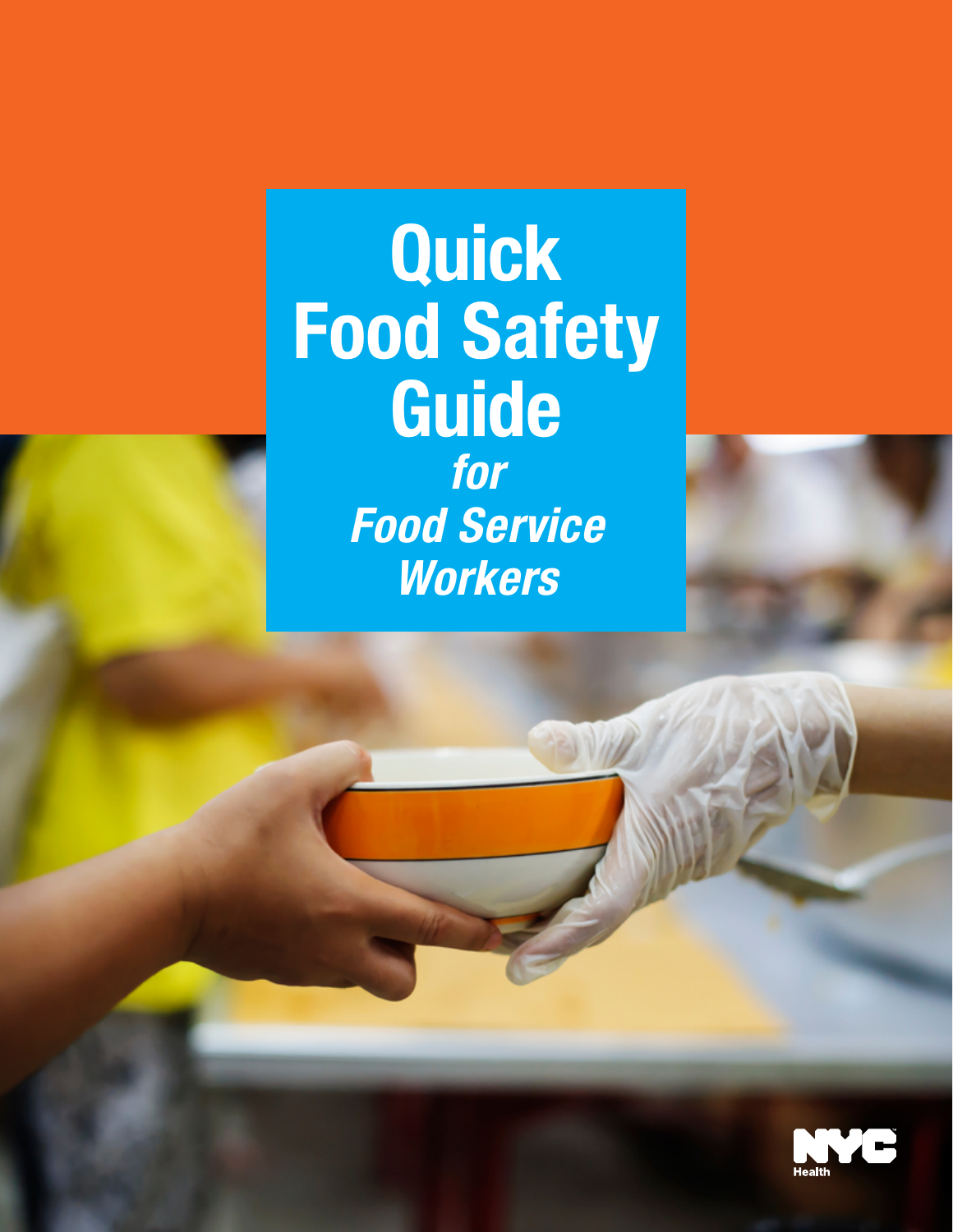This document describes food safety best practices for food service workers. Follow these guidelines to ensure that food is stored, prepared and served safely.

## **CONTENTS**

| <b>Receiving Food Safely</b>                  |                |
|-----------------------------------------------|----------------|
| <b>Storing Food Safely</b>                    | $\overline{2}$ |
| <b>Preparing Food Safely</b>                  | 3              |
| <b>Preventing Cross-Contamination of Food</b> | 5              |
| <b>Using Gloves Properly</b>                  |                |
| <b>Manually Cleaning Dishes and Equipment</b> | 8              |
| Keeping Pests Out                             | 9              |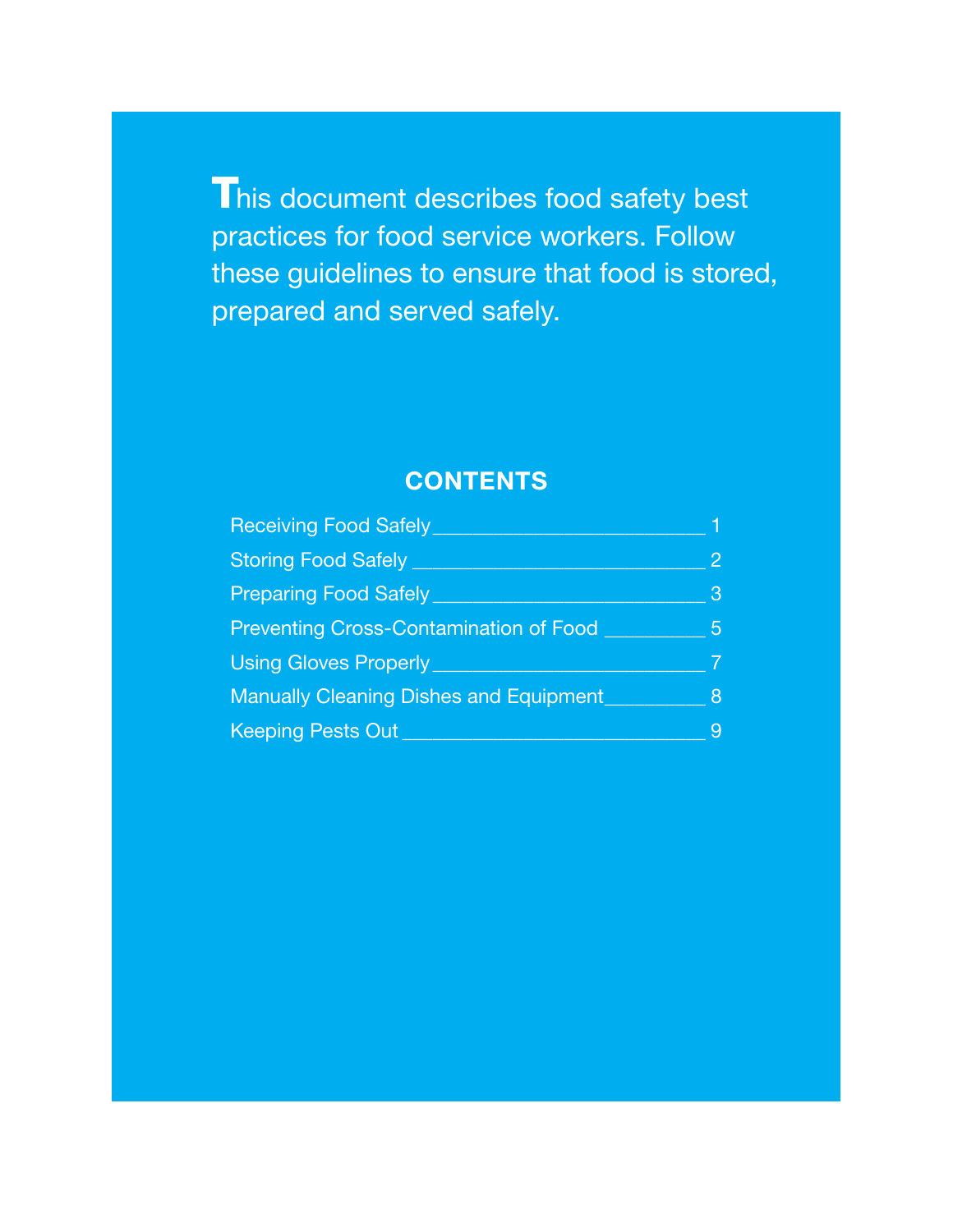## <span id="page-2-0"></span>How to Receive Potentially Hazardous Foods:

Potentially hazardous foods (PHFs)—also called Time and Temperature Control for Safety (TCS) foods—are more likely to support the growth of harmful bacteria and toxins. Examples include milk and milk products; eggs; meat; poultry; fish; shellfish; tofu; cooked pasta, rice, potatoes and beans; cut leafy greens and cut tomatoes. PHFs need to be stored, handled and prepared carefully.

- Make sure the delivery truck is clean and keeps foods at proper temperatures.
- Make sure that all PHFs are delivered at proper temperatures:
	- 140 degrees Fahrenheit or higher for hot food
	- 45 degrees Fahrenheit for raw shell eggs
	- 41 degrees Fahrenheit for cold food
	- 38 degrees Fahrenheit for smoked fish
	- 0 degrees Fahrenheit or below for frozen foods
- Look for proper tags when receiving shellfish.

## How to Receive Dry Foods, Produce and Packaged Foods:

- Make sure that all packages are intact and undamaged.
- Look for rodent gnaw marks, insects or insect eggs.
- Check sell-by or use-by dates to make sure products are delivered long before they expire.
- Do not use dented, leaking, rusted or swollen canned goods.
- Make sure fruits and vegetables are not bruised, wilted or spoiled.

### WHAT WOULD YOU DO?

Mark received a shipment of raw chicken breasts. He checked the meat temperature and found that it was 58 degrees Fahrenheit. He noticed the truck was not refrigerated, and that the ice had completely melted.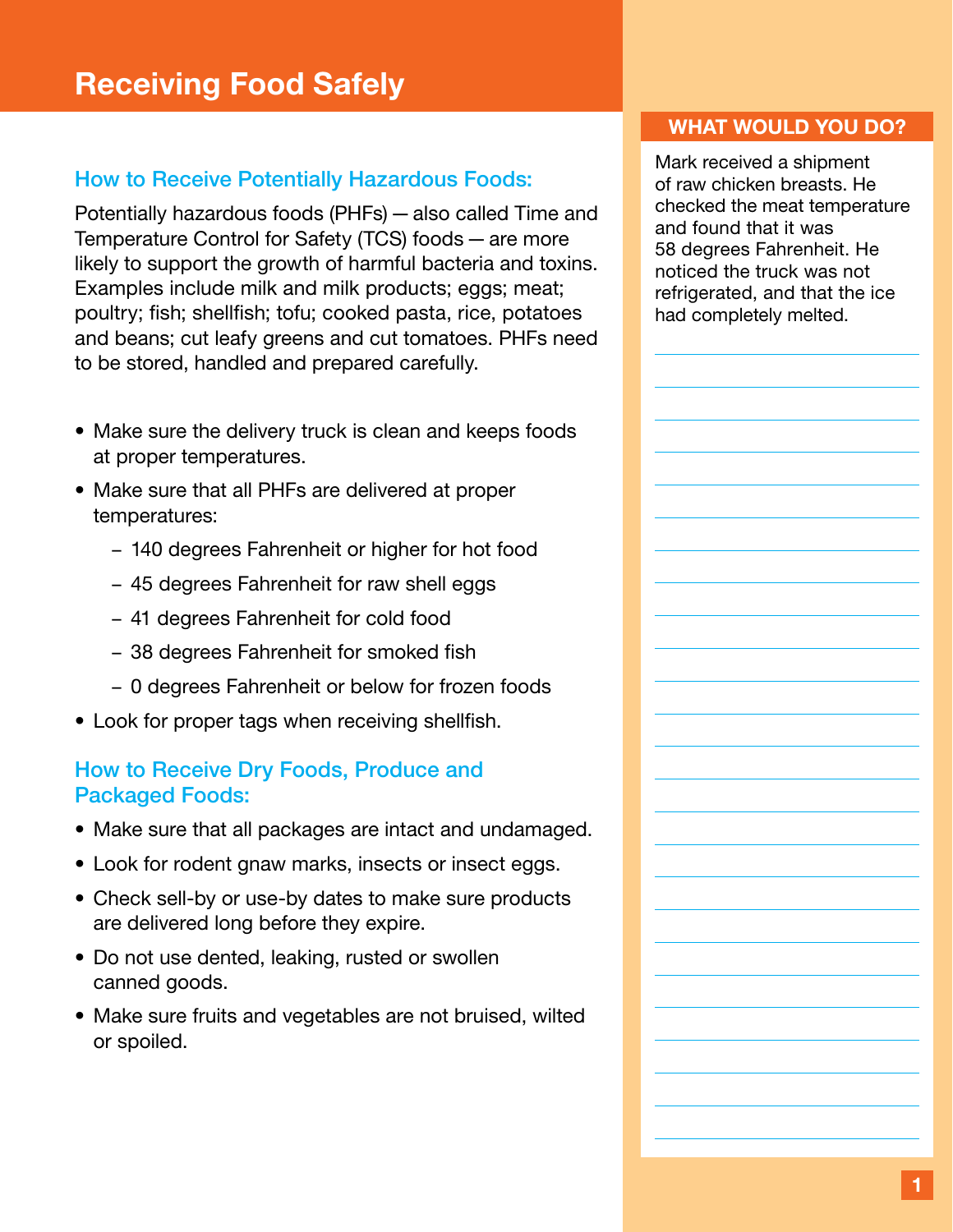# Storing Food Safely

### <span id="page-3-0"></span>**NOTES**

#### General Tips:

- Write the date on food products when you receive them and use the oldest products first to reduce food waste. This practice is called First-in, First-out (FIFO).
- Make sure all food storage and preparation areas are located away from overhead waste or condensation pipes.
- Store all food at least 6 inches above the floor so that the floor can be cleaned regularly.
- Store all food away from the walls or ceiling so that air can circulate.

#### For Dry Storage:

- Maintain humidity of 50 percent and a temperature of 70 degrees Fahrenheit.
- Look out for pest activity signs, such as rat or mouse droppings, insect eggs or odors.
- Store food in vermin-proof containers (e.g., metal or glass containers with tightly fitted lids).
- Remove dented, leaking, rusted, swollen or unlabeled canned goods.

#### For Cold Storage:

- Store all PHFs at proper temperatures:
	- 41 degrees Fahrenheit for cold food
	- 38 degrees Fahrenheit for smoked fish
	- 45 degrees Fahrenheit for raw shell eggs
	- 0 degrees Fahrenheit or below for frozen foods
- Maintain proper temperatures. Place a refrigeration thermometer in the warmest spot in the cold storage unit to measure ambient air temperature.
- Store cooked and ready-to-eat (RTE) food away from or above raw food.
- Watch for condensation that may contaminate food.
- Do not exceed the storage unit's capacity.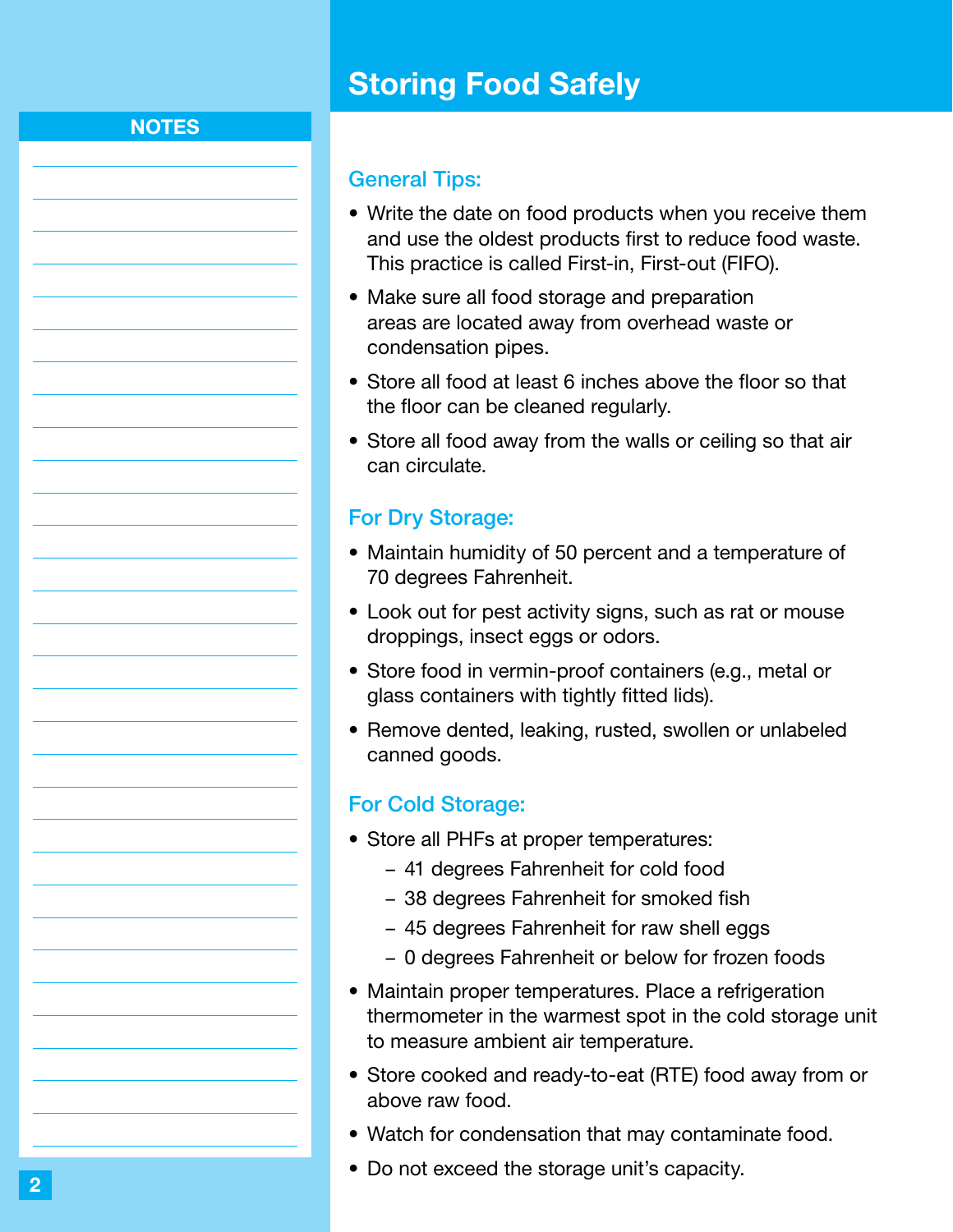# <span id="page-4-0"></span>Preparing Food Safely

## How to Cook Food Safely:

- Properly maintain cooking equipment (e.g., ovens, stoves, grills, salamanders, etc.) by cleaning and sanitizing them regularly and repairing when necessary.
- Cook food to the following minimum internal temperatures:
	- 165 degrees Fahrenheit for poultry, stuffed meats and stuffing
	- 158 degrees Fahrenheit for ground meats
	- 150 degrees Fahrenheit for pork and pork products
	- 145 degrees Fahrenheit for shell eggs
	- 140 degrees Fahrenheit for all other meats (e.g., lamb, fish, shellfish, etc.)
- Check the internal temperature by inserting the thermometer in various parts of the food, including the thickest part.
	- Always use clean thermometers to check temperatures.

### How to Hot-Hold Foods:

- Preheat equipment before adding food.
- Maintain a temperature of 140 degrees Fahrenheit or higher for all foods.
- Check food temperatures with an accurate food thermometer and record them.
- Stir food frequently to make sure the entire dish is heated.

## How to Cold-Hold Foods:

- Make sure the equipment is cold before adding food.
- Maintain a temperature of 41 degrees Fahrenheit or lower for all foods.
- Check food temperatures with an accurate food thermometer and record them.

#### WHAT WOULD YOU DO?

It was 15 minutes past lunch time and the food had not been served. Instead of making the guests wait any longer, the food service workers served the hamburgers when they had reached an internal temperature of 140 degrees Fahrenheit.

#### WHAT WOULD YOU DO?

James filled the cold holding table with macaroni salad just before lunch began at 11:00 a.m. At 2:00 p.m., he found that the cold holding table was not working and that the macaroni salad was warm.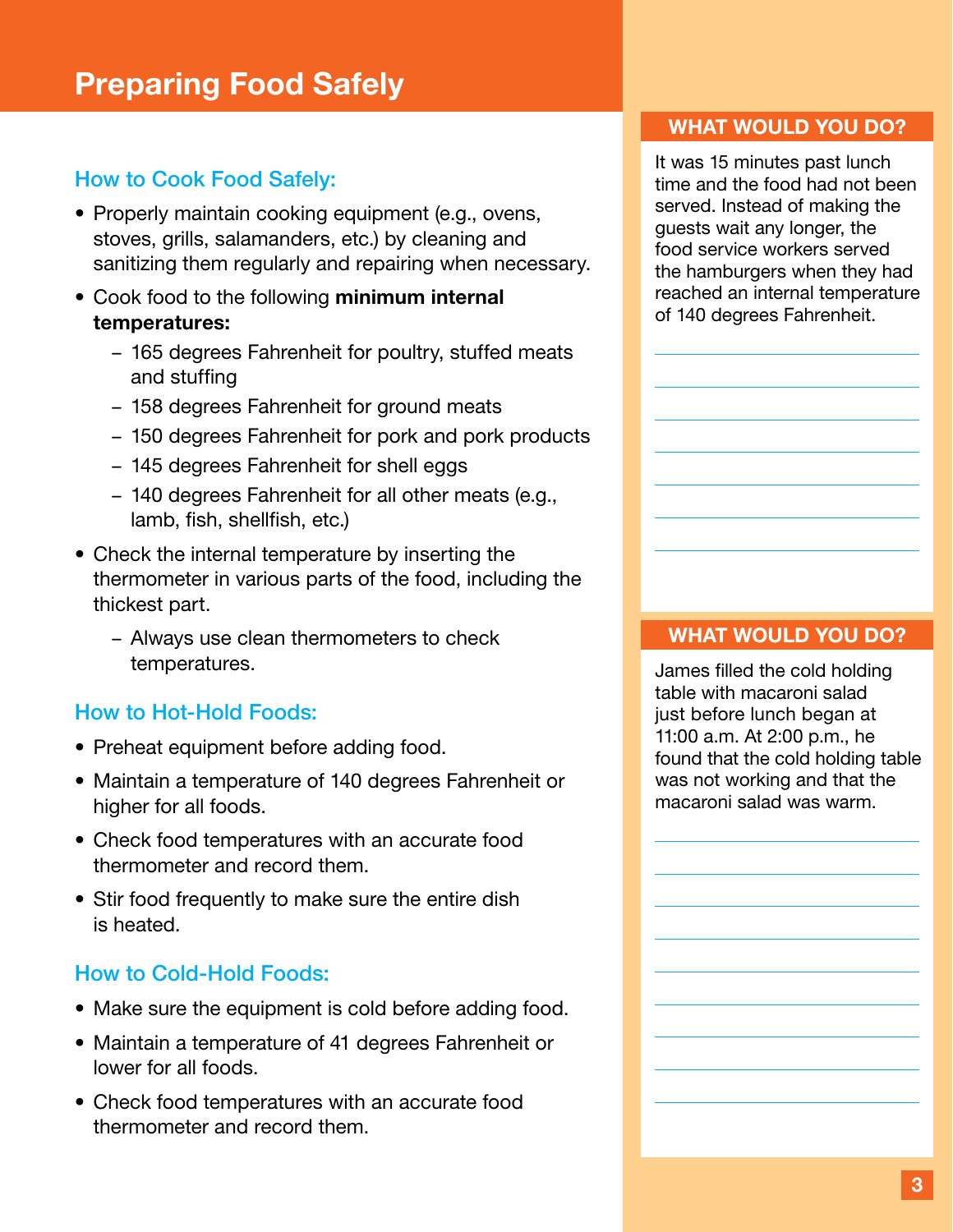#### WHAT WOULD YOU DO?

On Monday morning, Mandy made a 10-gallon pot of beef stew for Tuesday's lunch. After she finished cooking, she turned off the stove and let the stew cool in the pot. Before she went home, she placed the pot of beef stew in the refrigerator.

#### REMEMBER:

- Never refreeze thawed food.
- Never thaw frozen food at room temperature.
- Thaw raw food below cooked food to avoid cross-contamination.

# Preparing Food Safely *continued*

### How to Cool Foods:

Cool foods from 140 degrees Fahrenheit to 70 degrees Fahrenheit within two hours, and from 70 degrees Fahrenheit to 41 degrees Fahrenheit within an additional four hours. Check that the food is cooling by taking food temperatures regularly.

To cool food quickly:

- Place food container in an ice bath and stir food using ice paddles.
	- To create an ice bath, fill a larger container or a culinary sink with a 50-50 ratio of water and ice.

#### *OR*

- Add ice to the food.
	- Prepare food with half the amount of water called for in the recipe, and add the remaining half as ice during the cooling process.

You can also try the following cooling methods:

- Place food in pans or containers no more than 4 inches high, with the food product no more than 2 inches deep.
- Divide food into smaller or thinner pieces or portions (no more than 6 pounds per portion).
- Stir food regularly to release trapped heat.
- Keep containers loosely covered or uncovered (if protected from overhead contamination).

#### How to Thaw/Defrost Foods:

There are four safe ways to thaw frozen food:

- 1. In a refrigeration unit at 41 degrees Fahrenheit or lower
- 2. Under cold (70 degrees Fahrenheit or lower) running water
- 3. In a microwave oven, if followed by a continuous cooking process
- 4. As part of the cooking process (for single portions)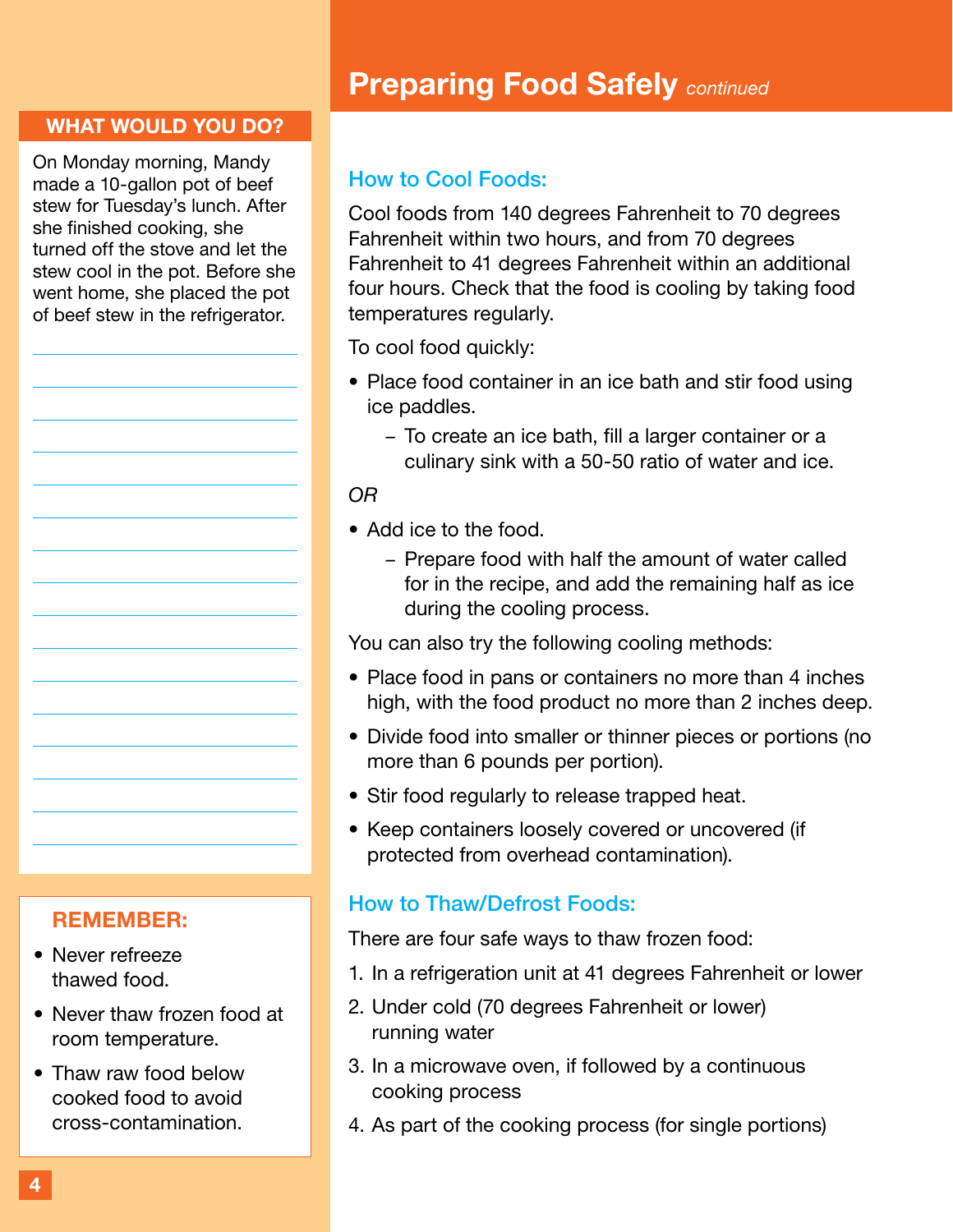<span id="page-6-0"></span>Cross-contamination happens when harmful microorganisms (e.g., bacteria) transfer from a raw or contaminated food to a cooked or RTE food.

## When Using Cutting Boards and Prep Tables:

• Wash, rinse and sanitize boards and tables when changing from raw to RTE food preparation, and between preparing different types of raw meat, fish and poultry.

## When Handling Food:

- Do not touch RTE food with bare hands. Use gloves, tongs, a spatula, deli paper, spoon, fork or another utensil.
- Wash hands thoroughly and often. Always wash hands between tasks. See below for good hand-washing practices.

## By Washing Hands:

Clean hands are an extremely important part of food safety. Hands must be washed often and thoroughly before starting work, after using the bathroom, after eating, after drinking, after smoking or after any activity when the hands have become contaminated. Handwashing involves five simple and effective steps:

- Wet hands using warm water.
- Apply soap and lather generously up to the elbow.
- Rub hands vigorously for at least 20 seconds; use a brush on the nails.
- Rinse hands thoroughly.
- Dry hands on disposable paper towels or a hot air dryer.

### **NOTES**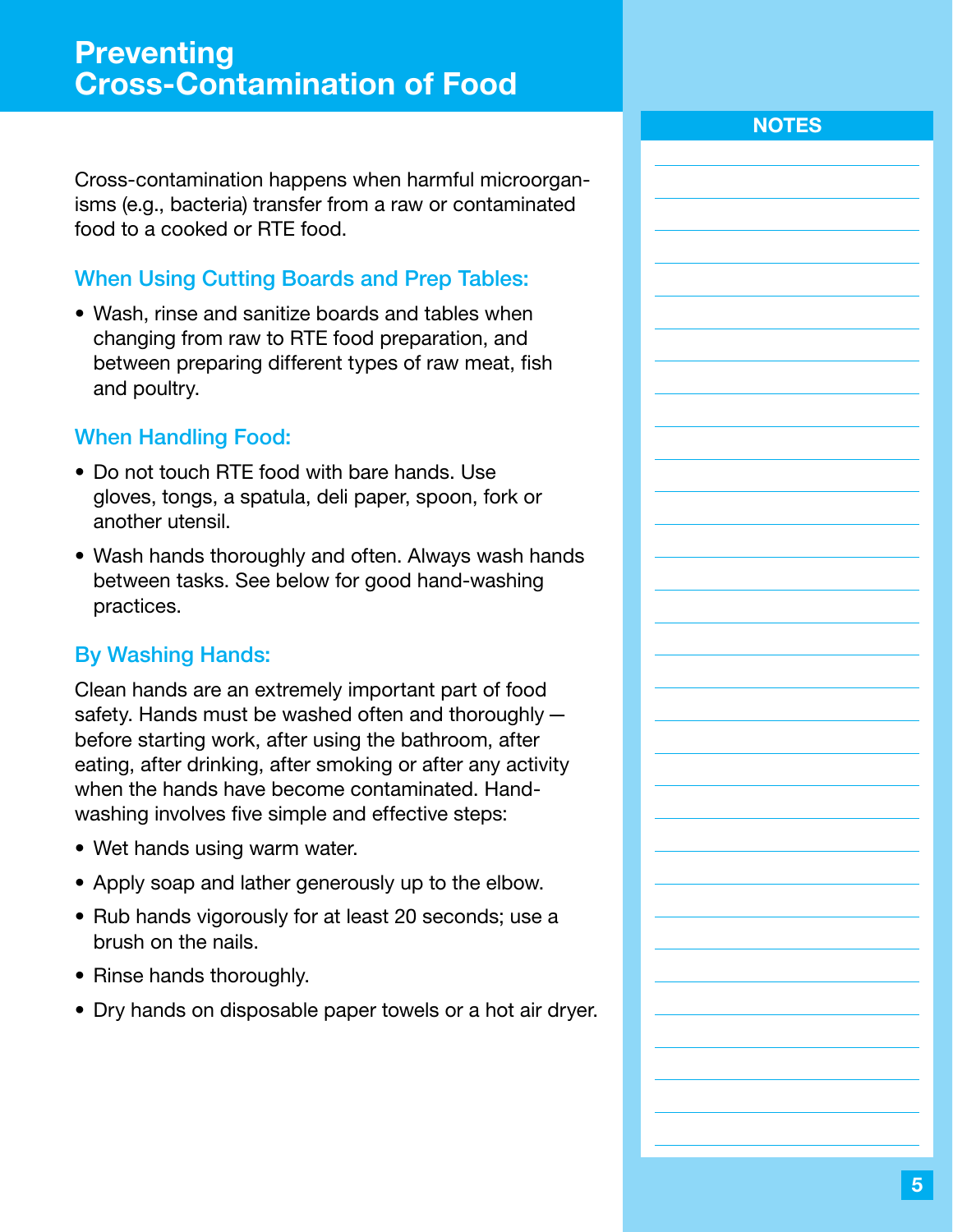# **Preventing** Cross-Contamination of Food *continued*

## **NOTES**

### When Storing Food:

- Store raw meat, fish and poultry below RTE food.
- Store raw meats in the following order from bottom to top:
	- 1. Poultry
	- 2. Ground meats
	- 3. Pork
	- 4. All other meats
- Keep seafood separate from other meats.
- Keep food that does not require further washing or cooking separate from food that does.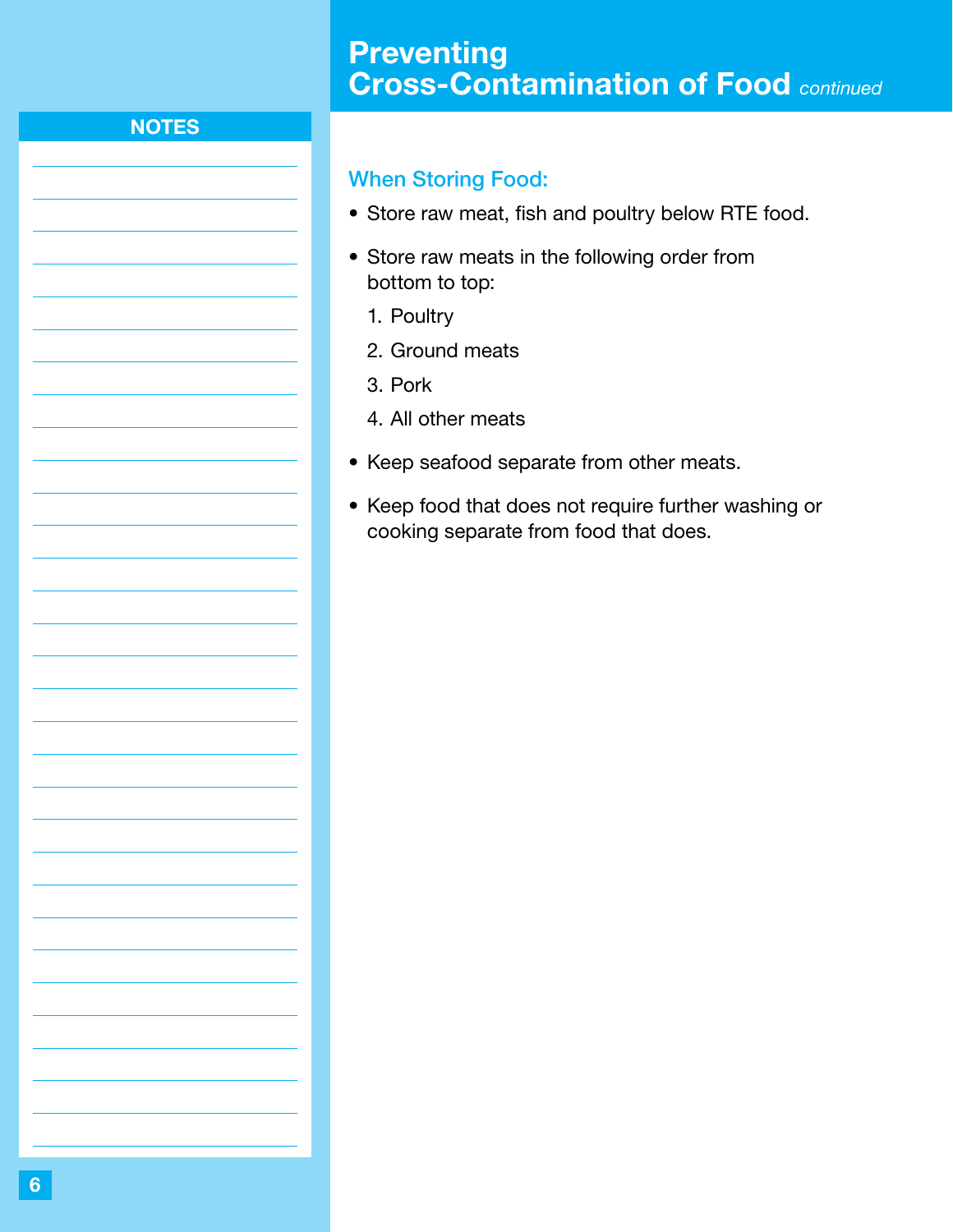<span id="page-8-0"></span>Using gloves does not replace good hand-washing practices!

- Always wear disposable gloves when you prepare or handle RTE foods.
- Before putting on gloves:
	- Wash hands thoroughly using good hand-washing practices.
	- Dry hands using a disposable paper towel.
- Use gloves for one task only and then discard.
- Replace gloves any time they become soiled or damaged, or when an interruption occurs during food preparation. Examples of an interruption include stepping away from the food preparation area or taking money from a customer.

#### WHAT WOULD YOU DO?

Betty was wearing gloves when she started making sandwiches at 10:00 a.m. At 11:20 a.m., she removed her gloves, placed them on the counter and got some canned goods from the pantry. She then put her used gloves back on to prepare more sandwiches.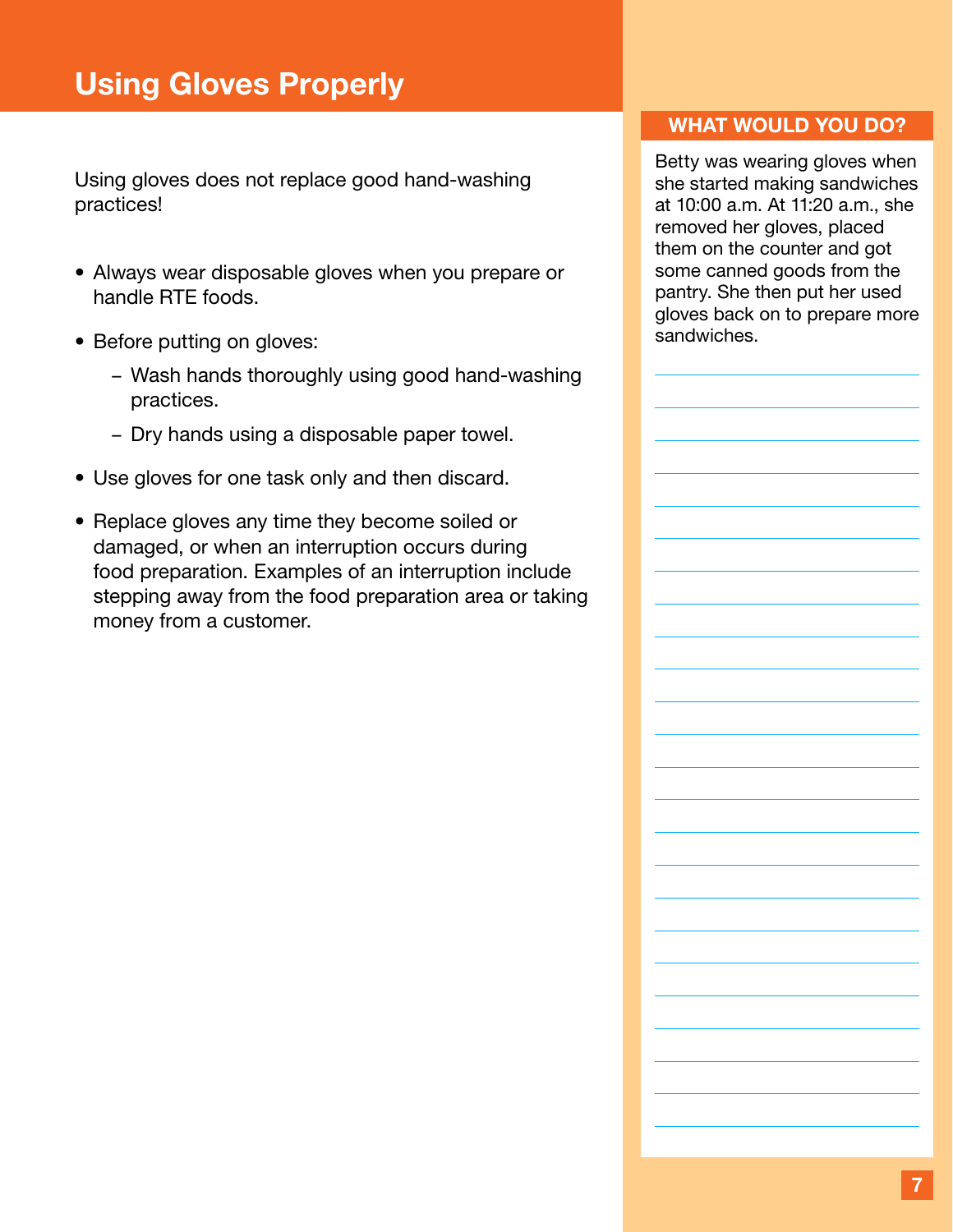# Manually Cleaning Dishes and Equipment

#### <span id="page-9-0"></span>WHAT WOULD YOU DO?

To clean dishes, Jane washes them in a two-compartment sink. In the first compartment, she cleans them with a dishwashing liquid, and in the second, she rinses the dishes in clean water.

- To prevent cross-contamination, make sure the dishwashing and drying areas are not next to the food preparation areas.
- Hand-wash dishes in a three-compartment sink only:
	- Wash dishes in the first sink.
	- Rinse dishes in the second sink.
	- Sanitize dishes in the third sink.
	- For heat sanitizing, water temperature must be at least 170 degrees Fahrenheit or higher, and the dishes must be covered for at least 30 seconds.
	- For chemical sanitizing, the chlorine-based sanitizer must be at least 50 parts per million (ppm), and the dishes must be covered for at least 30 seconds.
		- To make 50 ppm sanitizing solution, mix 1/2 ounce (or 1 tablespoon) of household bleach with one gallon of water.
- Air dry dishes.
- If items do not fit in the sink, use a 100-ppm sanitizing solution to wipe, pour on or spray the dishes.
	- To make 100-ppm sanitizing solution, mix 1 ounce (or 2 tablespoons) of household bleach with one gallon of water.
- Use an appropriate chlorine test kit to test the strength of sanitizers used.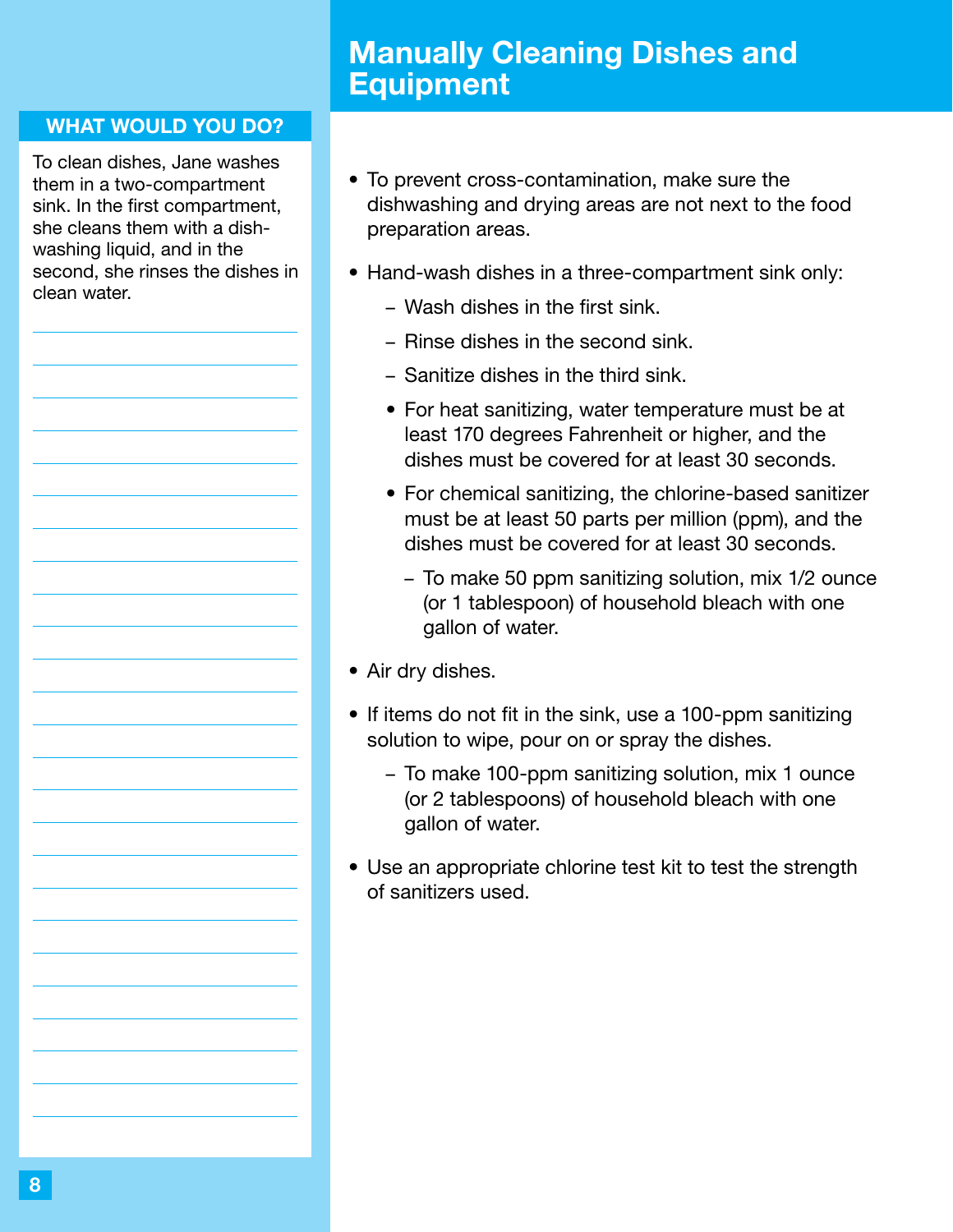# <span id="page-10-0"></span>Keeping Pests Out

- Seal any holes, cracks or crevices in the facility.
	- Mice can squeeze through openings 1/4 inch in diameter; rats can get through openings 1/2 inch in diameter.
- Make sure all doors and windows fit tightly. Add sweeps to the bottom of doors to prevent rodents from entering through the gap between the door and the floor.
- Put screens on open windows and doors.
- Store food in pest-proof containers with tight-fitting lids.
- Keep food storage and preparation areas clean.
	- Clean up food debris and trash regularly.
	- Put food waste and other garbage into metal or hard plastic containers with tight-fitting lids.
	- Keep garbage staging areas clean.
- Keep the area outside the establishment clean.
	- Maintain proper drainage to reduce shelter areas for pests.
	- Control any weeds with herbicides designed to prevent pests.
	- Install outdoor light fixtures away from entrances and windows to reduce the presence of flying insects.
- If you have a pest problem, hire a licensed exterminator.

#### WHAT WOULD YOU DO?

Meena has been seeing a lot of flies in the kitchen lately. One morning, before starting work, she uses a whole can of insecticide spray in the kitchen to kill as many flies as she can.